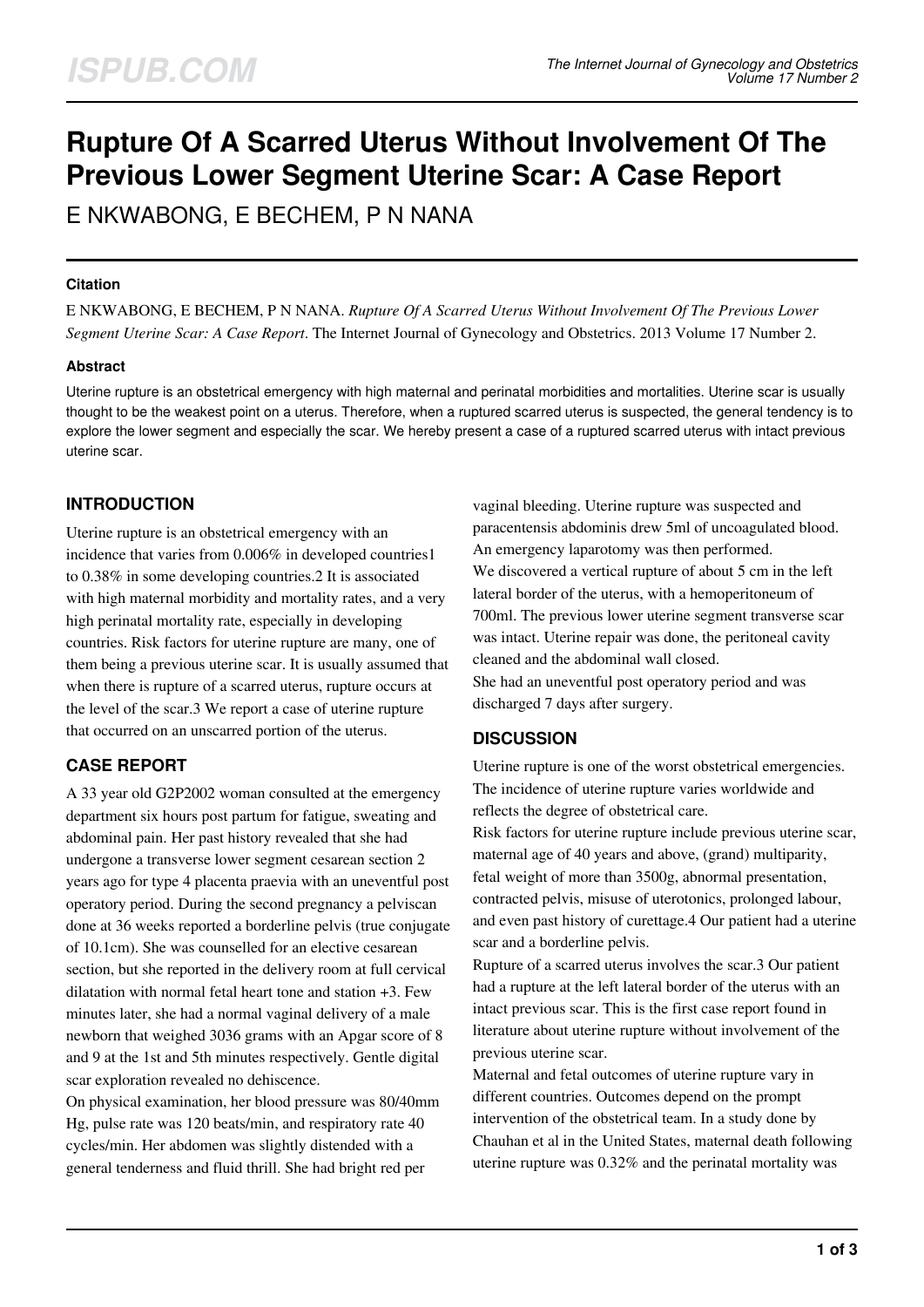6.45%.5 These figures are very low compared to the 17.5% maternal mortality rate and the 80% perinatal mortality found in a study conducted in Nigeria.2 In some rare circumstances, like in our case, uterine rupture occurs towards the end of the second stage, thus, is discovered after vaginal delivery, with better perinatal outcome. Some authors claimed that digital uterine scar exploration should not be systematic and should be indicated in symptomatic women (persistent suprapubic pain, placental retention, excessive bleeding during labor or delivery) or when risk factors are present (prolonged labor, prolonged expulsive efforts, instrumental extraction).6 In our case, digital exploration of the uterine scar (done because of borderline pelvis and previous uterine scar) revealed no dehiscence. Digital exploration should no more be limited to the uterine scar, but to the whole uterus as this case report suggests.

# **CONCLUSION**

Uterine rupture is an obstetrical emergency with maternal and fetal outcomes depending on the prompt diagnosis and management. This case report teaches us that at times the lower uterine segment scar may be stronger than other

unscarred parts of the uterus. Therefore, digital exploration should no more be limited to the uterine scar only, but to the whole uterus. Furthermore, past history of cesarean section should not frighten us for conducting trial of scar given that the scar might be stronger than the unscarred part of the uterus.

## **References**

1. Hofmeyr GJ, Say L, Gülmezoglu AM. WHO systematic review of maternal mortality and morbidity: the prevalence of uterine rupture. BJOG 2005; 112(9): 1221-1228 2. Nyengidiki TK, Allagoa DO. Rupture of the gravid uterus in a tertiary health facility in the Niger delta region of Nigeria: A 5-year review. Niger Med J 2011; 52(4): 230-234.

3. Ofir K, Sheiner E, Levy A, Katz M, Mazor M. Uterine rupture: differences between a scarred and an unscarred uterus. Am J Obstet Gynecol 2004; 191(2): 425-429. 4. Nkwabong E, Kouam L, Takang W. Spontaneous uterine rupture during pregnancy: case report and review of literature. Afr J Reprod Health 2007; 11 (2) :107-112 5. Chauhan SP, Martin JN Jr, Henrichs CE, Morrison JC, Magann EF. Maternal and perinatal complications with uterine rupture in 142,075 patients who attempted vaginal birth after cesarean delivery: a review of literature. Am J Obstet Gynecol 2003; 189 (2): 408-417. 6. Perrotin F, Marret H, Fignon A, Body G, Lansac J. Scarred uterus: is routine exploration of the cesarean scar after vaginal birth always necessary? J Gynecol Obstet Biol Reprod (Paris) 1999; 28(3): 253-262.